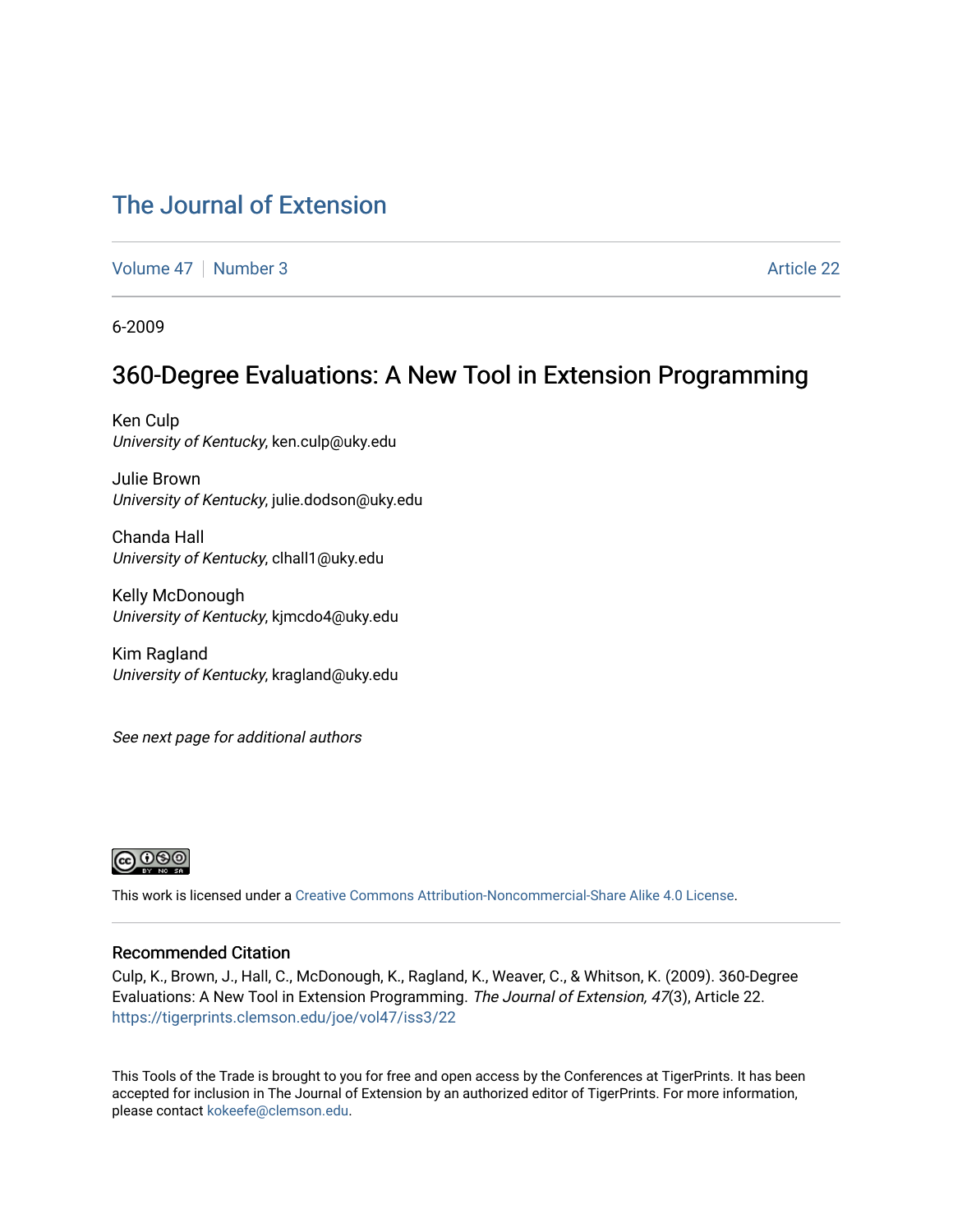### 360-Degree Evaluations: A New Tool in Extension Programming

#### Authors

Ken Culp, Julie Brown, Chanda Hall, Kelly McDonough, Kim Ragland, Cathy Weaver, and Kim Whitson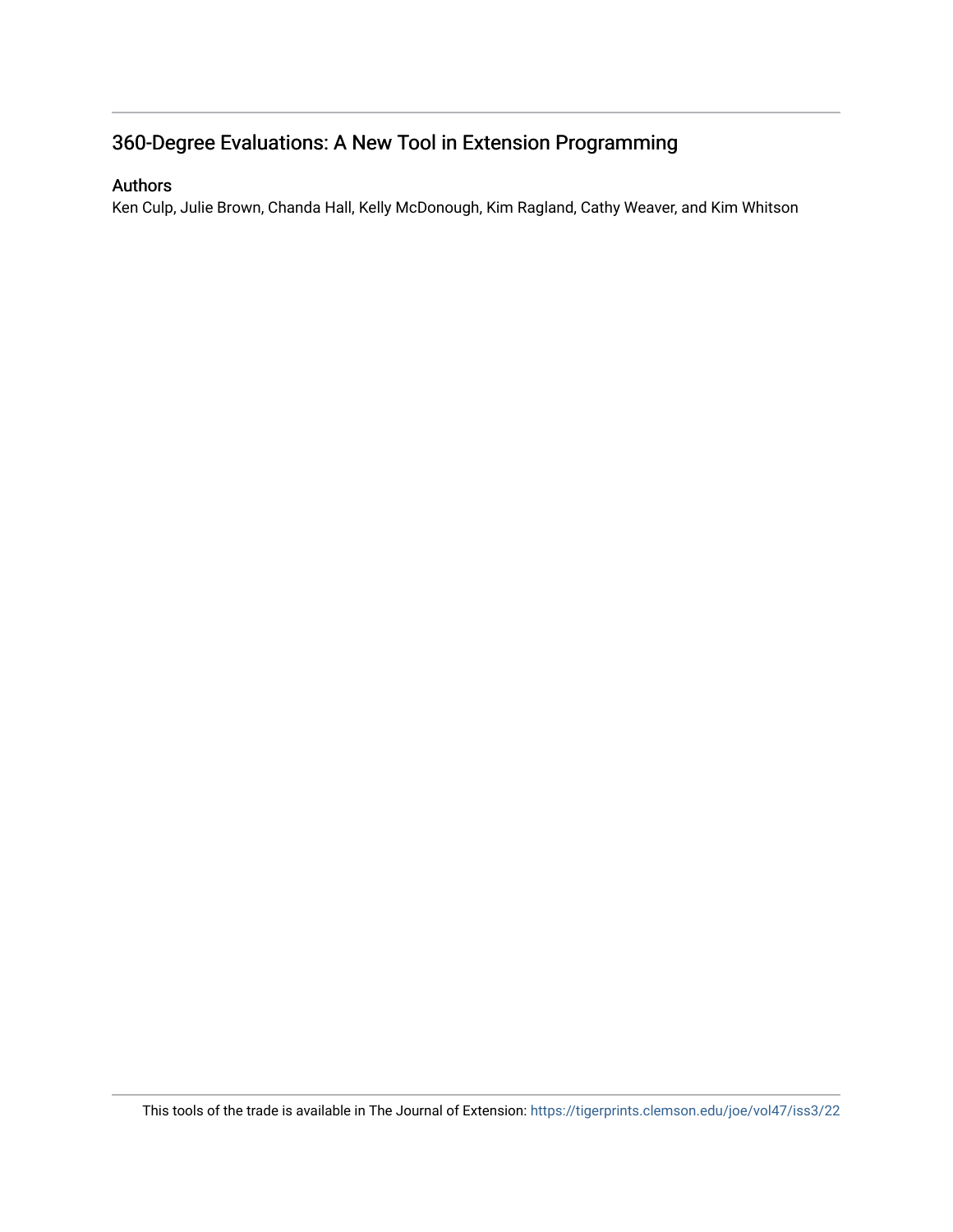

## **June 2009 Volume 47 Number 3 Article Number 3TOT7**

[Return to Current Issue](http://www.joe.org:80/joe/2009june/)

# **360-Degree Evaluations: A New Tool in Extension Programming**

#### **Ken Culp, III**

Sr. Specialist for Volunteerism Department of 4-H Youth Development Lexington, Kentucky [ken.culp@uky.edu](mailto:ken.culp@uky.edu)

#### **Julie Brown**

4-H Youth Development Agent, Warren County Bowling Green, Kentucky [julie.dodson@uky.edu](mailto:julie.dodson@uky.edu)

#### **Chanda Hall**

4-H Youth Development Agent, Jefferson County Louisville, Kentucky [clhall1@uky.edu](mailto:clhall1@uky.edu)

#### **Kelly McDonough**

4-H Youth Development Agent, Jefferson County Louisville, Kentucky [kjmcdo4@uky.edu](mailto:kjmcdo4@uky.edu)

#### **Kim Ragland**

4-H Youth Development Agent, Boyle County University of Kentucky Danville, Kentucky [kragland@uky.edu](mailto:kragland@uky.edu)

#### **Cathy Weaver**

4-H Youth Development Agent, Jessamine County Nicholasville, Kentucky [csweaver@uky.edu](mailto:csweaver@uky.edu)

#### **Kim Whitson**

4-H Youth Development Agent, Laurel County London, Kentucky [kim.whitson@uky.edu](mailto:kim.whitson@uky.edu)

University of Kentucky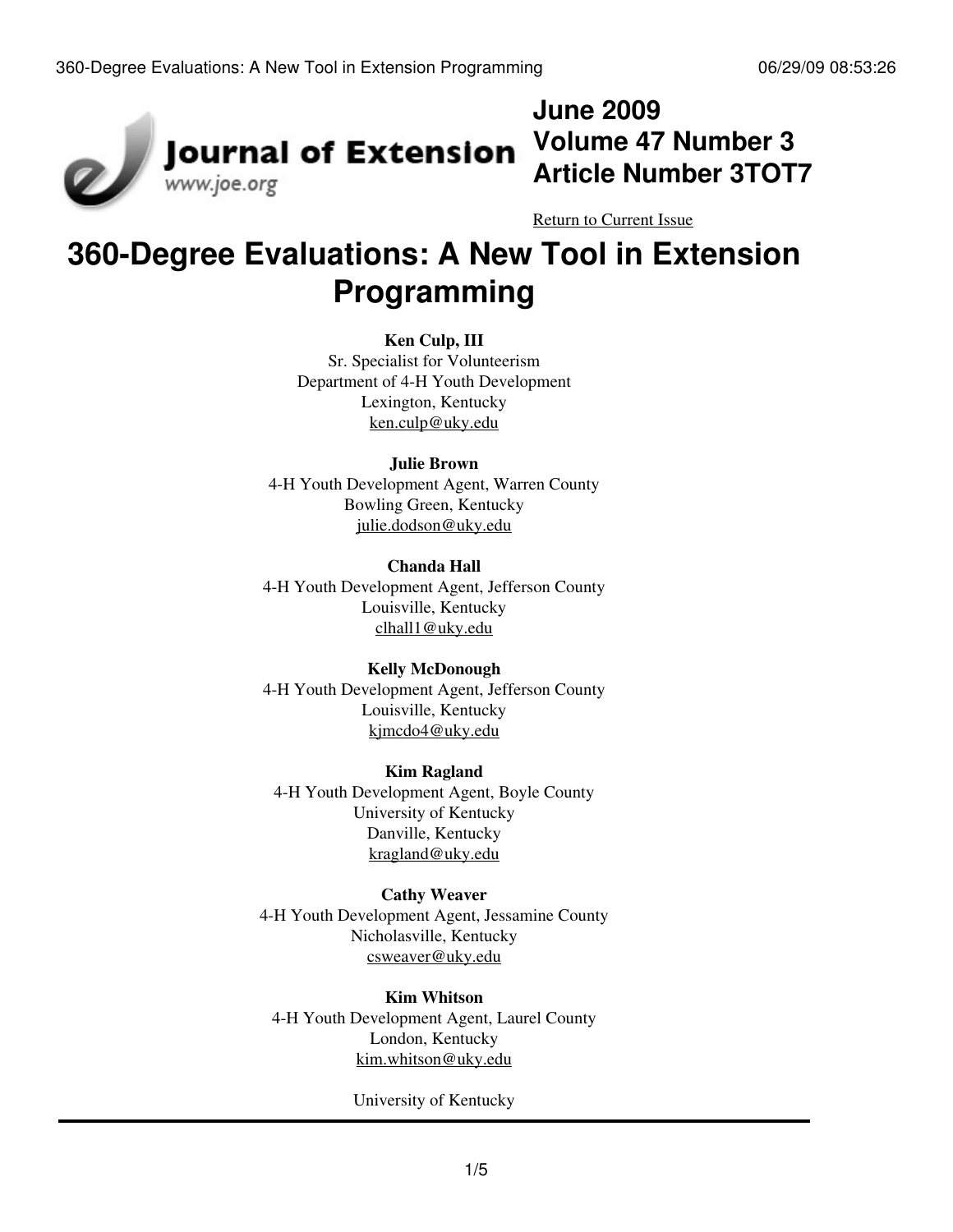#### 360-Degree Evaluations: A New Tool in Extension Programming 06/29/09 08:53:26

**Abstract:** Evaluation is an important component of Extension programs. To elicit the most effective data, 360-degree evaluations have emerged, where multiple individuals are surveyed to evaluate the performance of volunteers and their programs. These tools should be used to assist the volunteer to perform closer to potential and to help Extension accomplish its goals and more effectively involve volunteers. Extension professionals can utilize 360-degree evaluations to evaluate camp staff, campers, agents, and volunteers. 4-H club leaders can be evaluated in the same manner. These evaluations allow agents to improve the program and to perfect volunteer position descriptions.

## **Introduction**

Evaluation is an important component of Extension and volunteer programs. Historically, volunteers have only received feedback from their direct supervisor. This method of feedback does not always prove to be beneficial enough to catalyze real change within an organization. This is because the evaluation only takes into account one person's opinion, that of the direct supervisor, when evaluating the volunteer or staff member.

In order to elicit the most effective data possible, a trend towards 360-degree evaluations has emerged. A 360-degree evaluation is unique in that multiple individuals are queried to evaluate volunteers and the effectiveness of their programs. In Extension, these individuals involve self, peer, client, 4-H member, and agent evaluations of individual volunteer leaders. The data included has a greater potential for developmental value for the volunteer leader and agent than other evaluation methods.

According to a study of the 360-degree feedback process conducted at Ford Motor Company (Belec, 1998), this process enhances evaluation, because the data relative to an individual's performance is collected in a structured, constructive way, utilizing multiple sources of feedback from people who work closely with the individual. There must also be a clear purpose for the evaluation (Wimer & Nowak, 1998), and this purpose must be evident from the beginning.

Organizations that derive the most benefit from the 360-degree feedback process use it for individual development planning, coaching, and feedback. It is an effective method of evaluation used in Kentucky 4-H Camping programs. The 360-degree Kentucky 4-H Camp instruments (Fox, 2007) measure the performance of adult volunteers, teen volunteers, agents, and camp staff at 4-H camp. 4-H Club Leaders could be effectively evaluated utilizing the same format and stakeholder groups. When the results are gathered, agents are able to implement program improvements where needed and may accordingly revise and improve the volunteer position descriptions.

The purpose should be to help the volunteer develop and more fully realize his or her potential and to help the organization more effectively involve its volunteers (McCurley, 1995). There are many benefits that can be gained according to the needs of the organization. Some of these may include:

- The ability to enhance communication between volunteers and Extension.
- Volunteers gaining a clearer understanding of their roles.
- A stronger program.
- More effective use of leader and agent skills.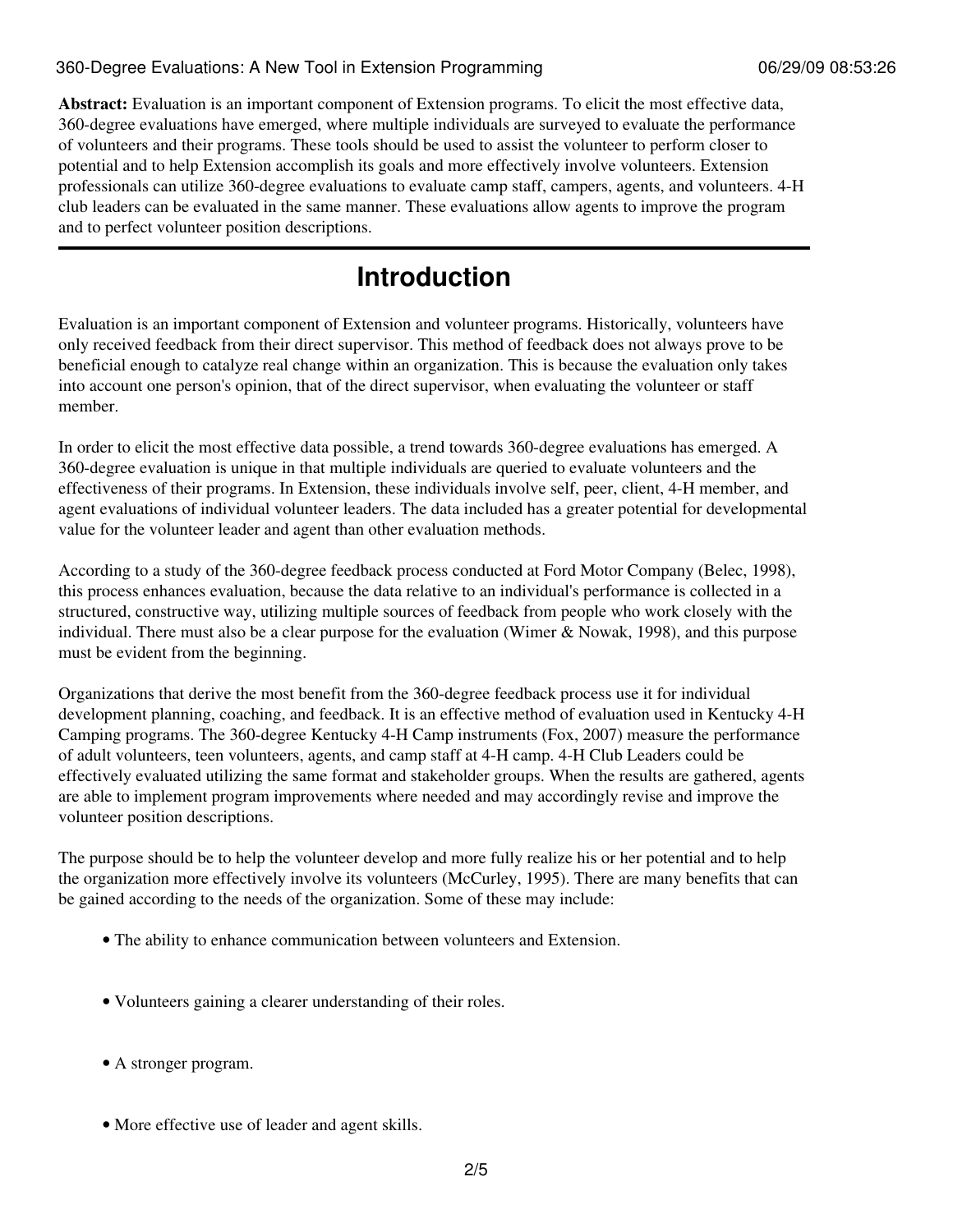- Increased prestige of volunteer leaders.
- Improve retention of 4-H members and volunteer leaders.

The turnaround time from program to feedback is usually very short. Therefore, the evaluation instrument must be simple enough to require little orientation, so that individuals will easily understand how to complete it. Otherwise, if individuals complete the evaluations incorrectly, the data will be skewed, and be less meaningful to evaluation efforts (Leidheiser, 1993).

## **Implementing a 360-Degree Evaluation**

The steps for implementing 360-degree evaluations (Nowack, Hartley, & Bradley, 1999) include:

#### **Step 1: Defining what to Evaluate and Measure**

• Define what you hope to accomplish with the program or activity

#### **Step 2: Designing the Instrument Tool**

- Develop a well-constructed instrument tool that targets a specific audience.
- Construct more than one evaluation instrument with specific questions on areas to measure.
- Generate questions written specifically to the evaluation level being assessed.
- Create appropriate response scales according to what you are trying to measure.
- Pilot test the instrument beforehand to get feedback on clarity of instructions, questions asked and administrative procedures.
- Review and finalize the tool to make sure that it is easy to read and complete.

#### **Step 3: Gathering Data**

• In order to have a high rate of participation, offer the instrument tool in several different formats, such as newsletters, e-mail, and Internet. The instrument should include some open-ended questions to ensure that it is brief, yet comprehensive.

#### **Step 4: Analyzing Data and Summarizing Results**

Results can be evaluated using a simple excel spreadsheet or a commercial statistical software • package. The evaluator should be able to generate basic data analyses needed to measure the results of the assessment.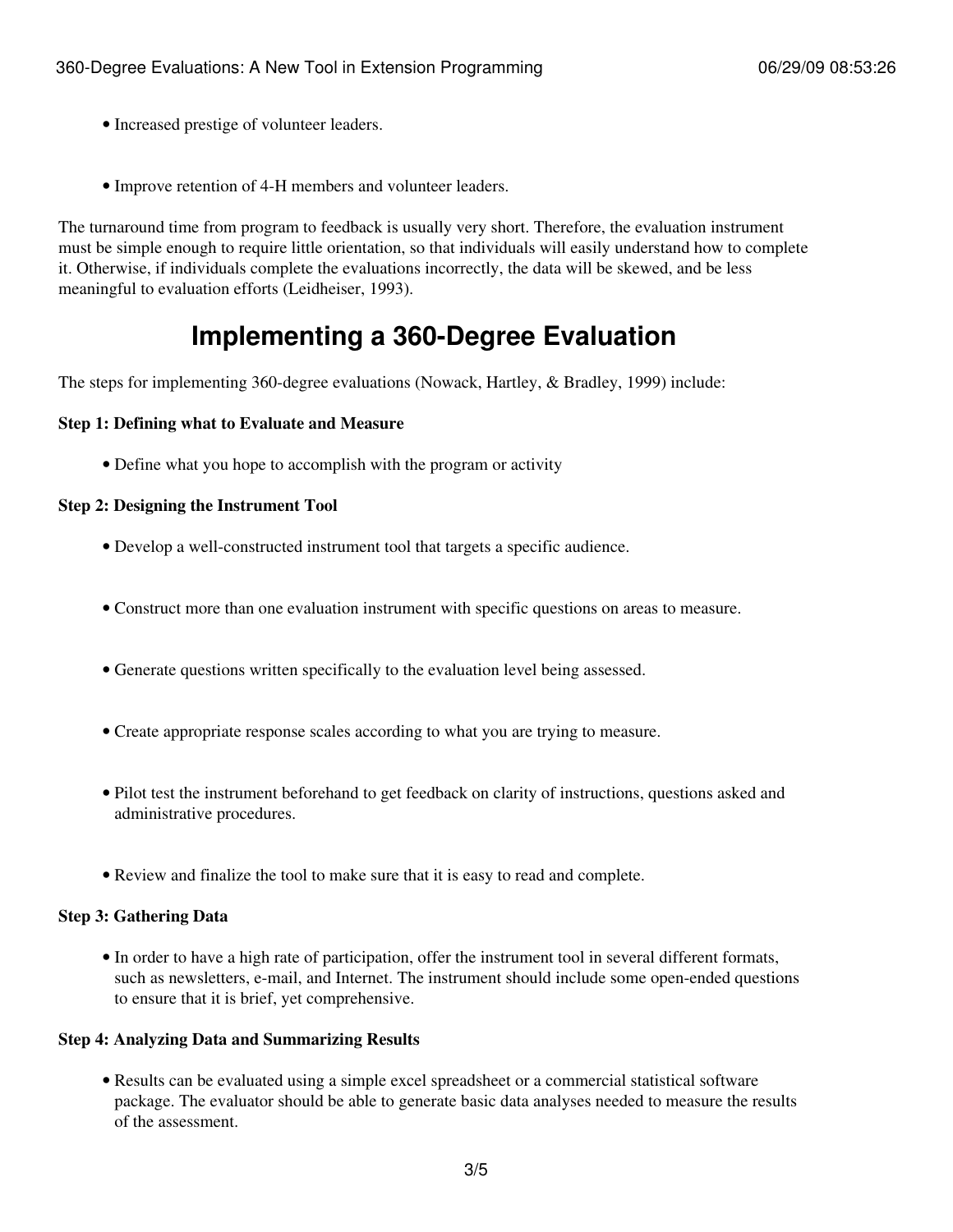#### 360-Degree Evaluations: A New Tool in Extension Programming 06/29/09 08:53:26

The level of participation of the client (4-H member) in the evaluation is very important to the success of the 360-degree feedback process. Involving 4-H members requires them to provide feedback about the volunteer, which results in a team approach to program delivery and evaluation. It is also important to share the results of the feedback with volunteers. This should entail enough time to thoroughly go over the results and data interpretation, as well as time to make recommendations for future endeavors.

## **Conclusion**

It is easy to derive that while 360-degree evaluations are helpful in program and volunteer development, they are also time-consuming and, therefore, expensive. Extension programs that use this method must be fully committed to the process, contributing the necessary time and resources needed to make it a worthwhile endeavor. Communication is a must when surveying, processing, and distributing information to individuals. Although good communication is key, some feedback can seem threatening (Wimer & Nowack, 1998).

To avoid potential misunderstandings, it is essential to communicate clearly about the processes as well as confidentiality issues that may arise. It is also essential to clearly define what the feedback is being used for-whether it has developmental or evaluative purposes. Feedback providers should also understand that there is no pressure for them to be anything other than honest and candid that no one should fear retribution. This way, data collected is more likely to be accurate rather than false information given to retaliate against or enhance an individual's performance.

There are commonalities in the success stories and in the failures. Make sure that potential problems are identified before beginning the process. Thoroughly investigate the needs of your organization, and go to great lengths to avoid potential problems. The successful implementation depends on whether it truly addresses important performance issues in the organization and whether potential mistakes can be avoided. When executed well, 360-degree evaluation feedback systems can lead to enormous positive change and enhance effectiveness at the individual, team and organizational levels (Wimer & Nowack, 1998).

### **References**

Belec, A. E. (1998). *360-degree feedback process at Ford Motor Company: A successful implementation*. Managerial effectiveness, G321 course requirements.

Fox, D. (2007). *Kentucky 4-H camp handbook.* University of Kentucky Extension, Lexington.

Leidheiser, D. A. (1993). Volunteer management system training*. Journal of Extension* [On-line], 31(1) Article 1RIB1. Available at: <http://www.joe.org/joe/1993spring/rb1.php>

McCurley, S. (1995). Program management: Volunteer management: volunteer evaluation. *CASAnet Resources.* Retrieved June 2, 2008 from: <http://www.casanet.org/program-management/volunteer-manage/voleval.htm>

Nowack, K. M., Hartley, J., & Bradley, W. (1999). How to evaluate your 360 feedback efforts. *Training and Development*, 53(4), pp48-53. Retrieved June 2, 2008 from: [http://www.star360feedback.com/360\\_Article\\_evaluate.pdf](http://www.star360feedback.com/360_Article_evaluate.pdf).

Wimer, S., & Nowack, K. M. (1998). 13 common mistakes using 360-degree feedback. *Consulting Tools Ltd. and Envisia Learning*. Retrieved June 2, 2008 from: <http://www.360degreefeedback.net/media/13CommonMistakes.pdf>